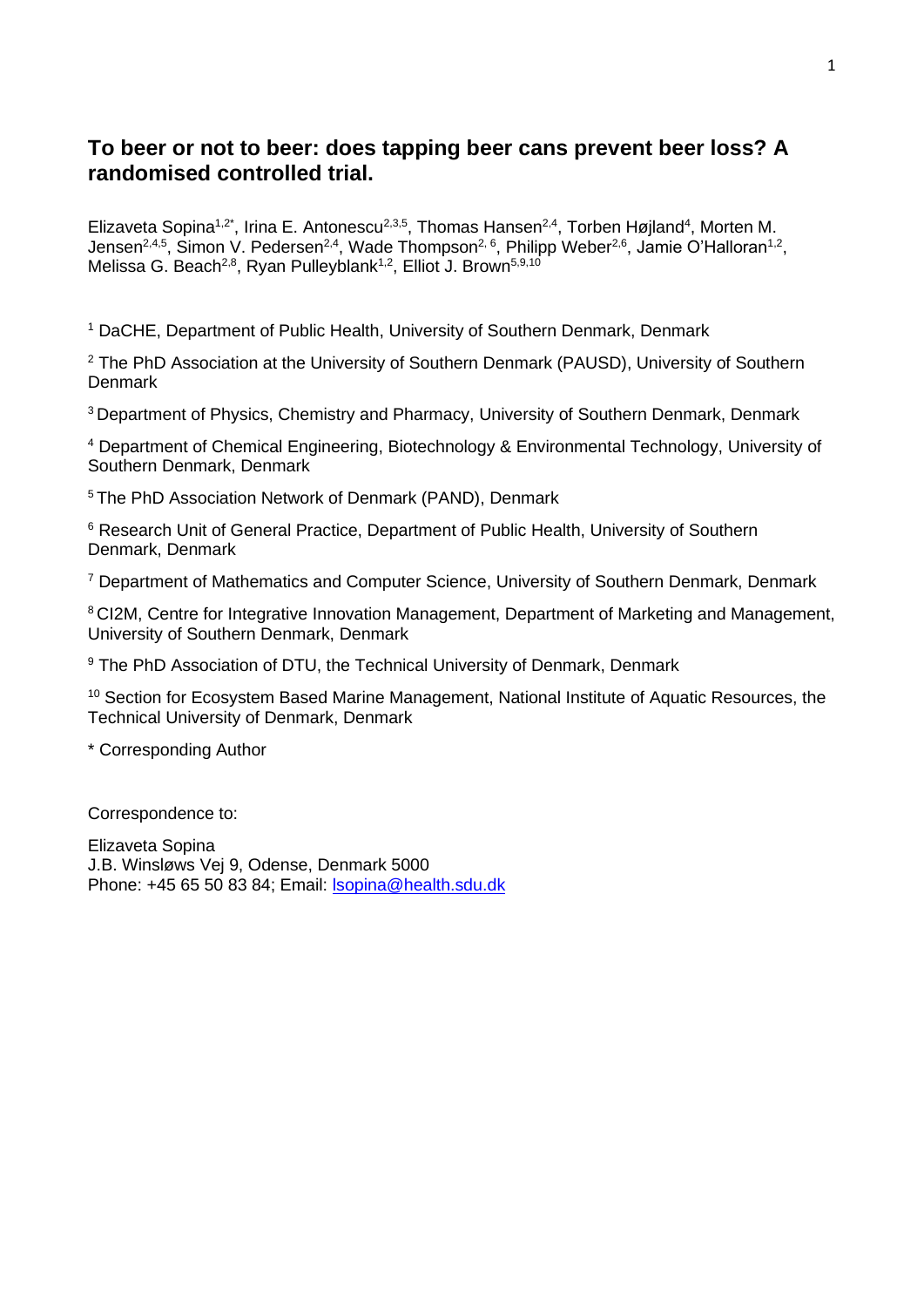### Authors' contributions

Elizaveta Sopina (ES) and Elliot J. Brown (EJB) devised the idea for this study, which was further developed by ES, EJB, Irina E. Antonescu (IEA), Morten M. Jensen (MMJ), Simon V. Pedersen (SVP), and Thomas Hansen (TBH). All authors contributed to the design of the experiment. IEA, SVP and TBH secured the research materials. ES, IEA, TBH, Torben Højland (TRH), Wade Thompson (WT), Philipp Weber (PW), Melissa G. Beach (MGB) and EJB conducted the experiment and collected the data. ES, Jamie O'Halloran (JOH) and EJB conducted the initial analysis of the results. All authors helped interpret the results. All authors worked on revisions of the article and approved the final version.

## **Ethics committee approval**

No approval was required, as no human or animal participant data was collected for this study.

# **Data sharing**

Data available

# **Funding**

No funding was received for this study. The materials for the experiment (beer cans) were provided by Carlsberg Breweries A/S, who had no vested interest in the outcome of the study and were not involved in any part of the study conception, design, analysis or manuscript writing.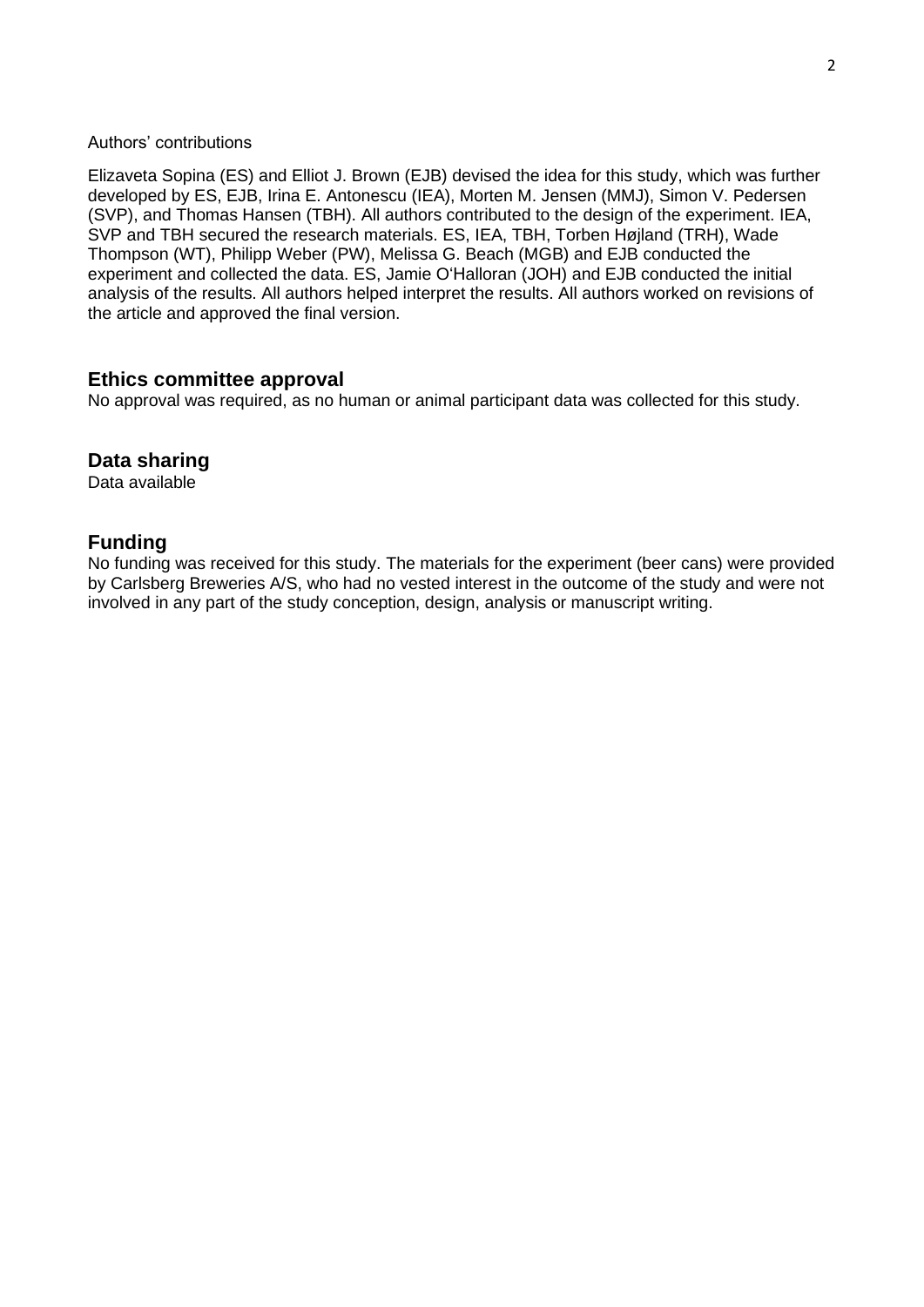# **Abstract**

**Objective:** Preventing or minimising beer loss when opening a can of beer is socially and economically desirable. One theoretically grounded approach is tapping the can prior to opening, although this has never been rigorously evaluated. We aimed to evaluate the effect of tapping a can of beer on beer loss.

**Methods:** Single centre parallel group randomised controlled trial. 1031 cans of beer of 330 mL were randomised into one of four groups before the experiment: unshaken/untapped (n=256), unshaken/tapped (n=251), shaken/untapped (n=249), or shaken/tapped (n=244).The intervention was tapping the can of beer three times on its side with a single finger. We compared tapping versus non-tapping for cans that had been shaken for 2 minutes or were unshaken. Three teams weighed, tapped or did not tap, opened cans, absorbed any beer loss using paper towels, then reweighed cans. The teams recorded the mass of each can before and after opening with an accuracy of ±0.01 grams.

**Main outcome measure:** The main outcome measure was beer loss (in grams). This was calculated as the difference in the mass of the beer after the can was opened compared to before the can was opened.

**Results:** For shaken cans, there was no statistically significant difference in the mass of beer lost when tapping compared to not tapping (mean difference of-0.159g beer lost with tapping, 95% CI-0.36 to 0.04). For unshaken cans, there was also no statistically significant difference between tapping and not tapping.

**Conclusion:** These findings suggest that tapping shaken beer cans does not prevent beer loss when the container is opened. Thus, the practice of tapping a beer prior to opening is unsupported. The only apparent remedy to avoid liquid loss is to wait for bubbles to settle before opening the can.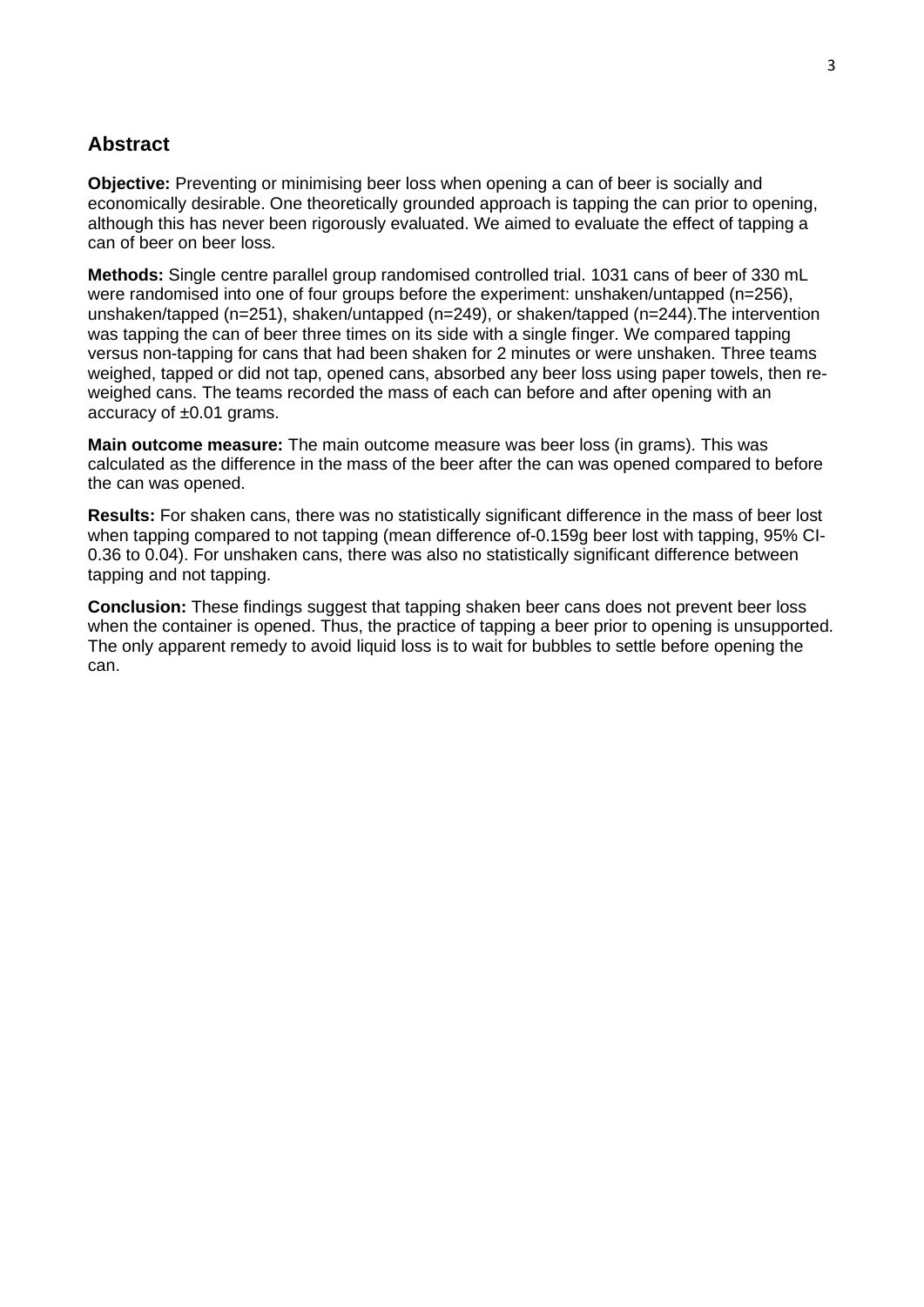## **Introduction**

Beer has been brewed by humans since prehistoric times (Meussdoerffer, 2009). In the modern era, beer is the most popular alcoholic beverage (Colen & Swinnen, 2010) and holds an important and valuable place in the social aspect of human interaction. Global beer consumption has been increasing in the past decades, reaching more than 1700 million hectolitres in 2013 (Madsen & Wu, 2016).

Beer is commonly sold and consumed from aluminium cans (Deshwal & Panjagari, 2019). Being a lightly carbonated beverage, beer is subject to 'fizzing' out of the containing vessel, especially when the vessel is shaken or disturbed (e.g. when carried in a shopping bag or on a bicycle). This is inefficient, as fizzing reduces the amount of beer available for consumption and results in waste. Beer spray can also stain clothes or surrounding objects, and therefore is also an unpleasant and socially undesirable side-effect. Therefore, preventing, or, at least, minimising beer fizzing is both socially and economically desirable.

In the manufacturing of beer, carbon dioxide  $(CO<sub>2</sub>)$  is dissolved in an aqueous solution under relatively high pressure (Vega-Martínez, Enríquez, & Rodríguez-Rodríguez, 2017). If the vessel has been shaken prior to opening, CO<sub>2</sub>bubbles form in the solution, especially at points of contact with the can surface. When the vessel is depressurised by opening, the  $CO<sub>2</sub>$  becomes supersaturated and gets partly released into solution and subsequently joins the preformed bubbles, which results in rapid bubble growth (Hamlett, 2016). As the bubbles try to swiftly evacuate the vessel due to large density difference between the gas and the liquid, these CO2bubbles carry solution with them to the surface, causing the beer to overflow from the containing vessel (Arafat, 2017; Hamlett, 2016).

One proposed approach for preventing/minimising beer loss is tapping or flicking the can prior to opening. This has some theoretical grounding (Hamlett, 2016). The hypothesis is based on the assumption that tapping induces vibrations dislodging the wall-adhered bubbles. These then rise to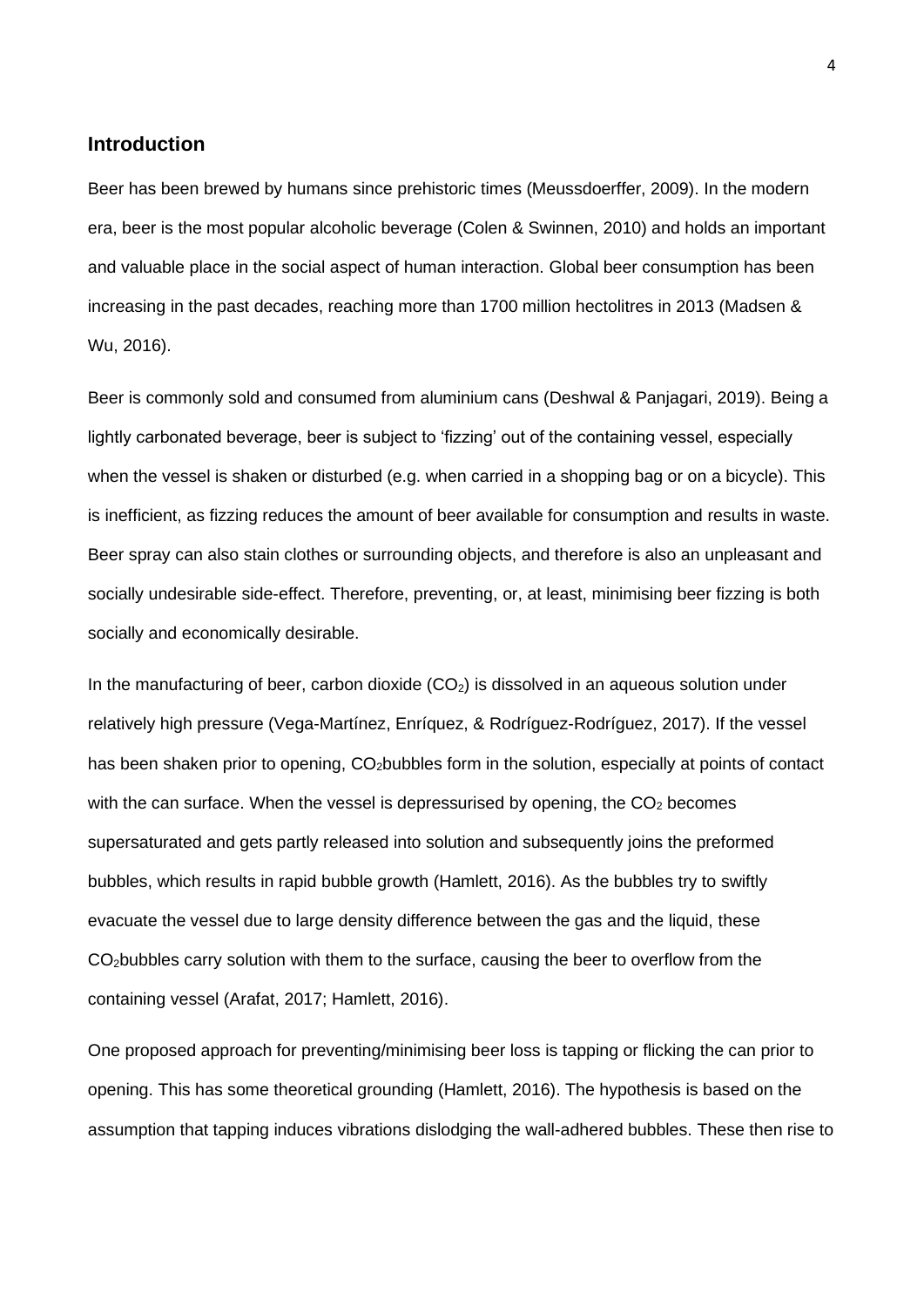the top of the can and possibly out of the liquid into the headspace of the can (Hamlett, 2016). However, to the best of our knowledge, the effect of tapping cans to prevent beer loss has never been rigorously evaluated.

Anecdotes and opinion pieces exist on whether tapping carbonated beverages reduces liquid loss and seem to suggest tapping is not effective (Arafat, 2017; Gammon, 2011; Lane, 2007; Mikkelson, 2007). However, these pieces are not based on well-designed experiments, focus mainly on soda, and include input from the big soda industry who may have a conflict of interest in this matter. Since expert opinion is considered the lowest level of the evidence (Balshem et al., 2011), or sometimes does not even feature in the evidence pyramid (Murad, Asi, Alsawas, & Alahdab, 2016), we should not be relying on these pieces as definitive evidence in this area.

Given the strong Danish tradition in beer brewing (Glamann, 1962) and consumption, and an emerging trend in exploring alcohol-related urban myths (Hansen, Færch, & Kristensen, 2010), we set out to settle this matter with high-quality evidence. The aim of this paper was to investigate whether tapping a beer can prior to opening prevents beer loss.

### **Methods**

We conducted a randomised controlled trial with 1031 330 mL cans of 'Pilsner'-style beer. Using Microsoft Excel's random number generator, cans were randomised into one of four groups: (1) unshaken/untapped, (2) unshaken/tapped, (3) shaken/untapped, (4) shaken/tapped. The sample size was selected as the result of power calculations based on a small pilot study, where an effect size of 3 grams was observed.

The day prior to the experiment, cans were individually labelled using large numbered stickers. According to the random assignment of the can number to one of the four treatment groups, two sets of colour-coded stickers were applied to represent shaken/non-shaken (pink or purple) and tapped/non-tapped (yellow or orange). Shaken/non-shaken labels were placed on the bottom of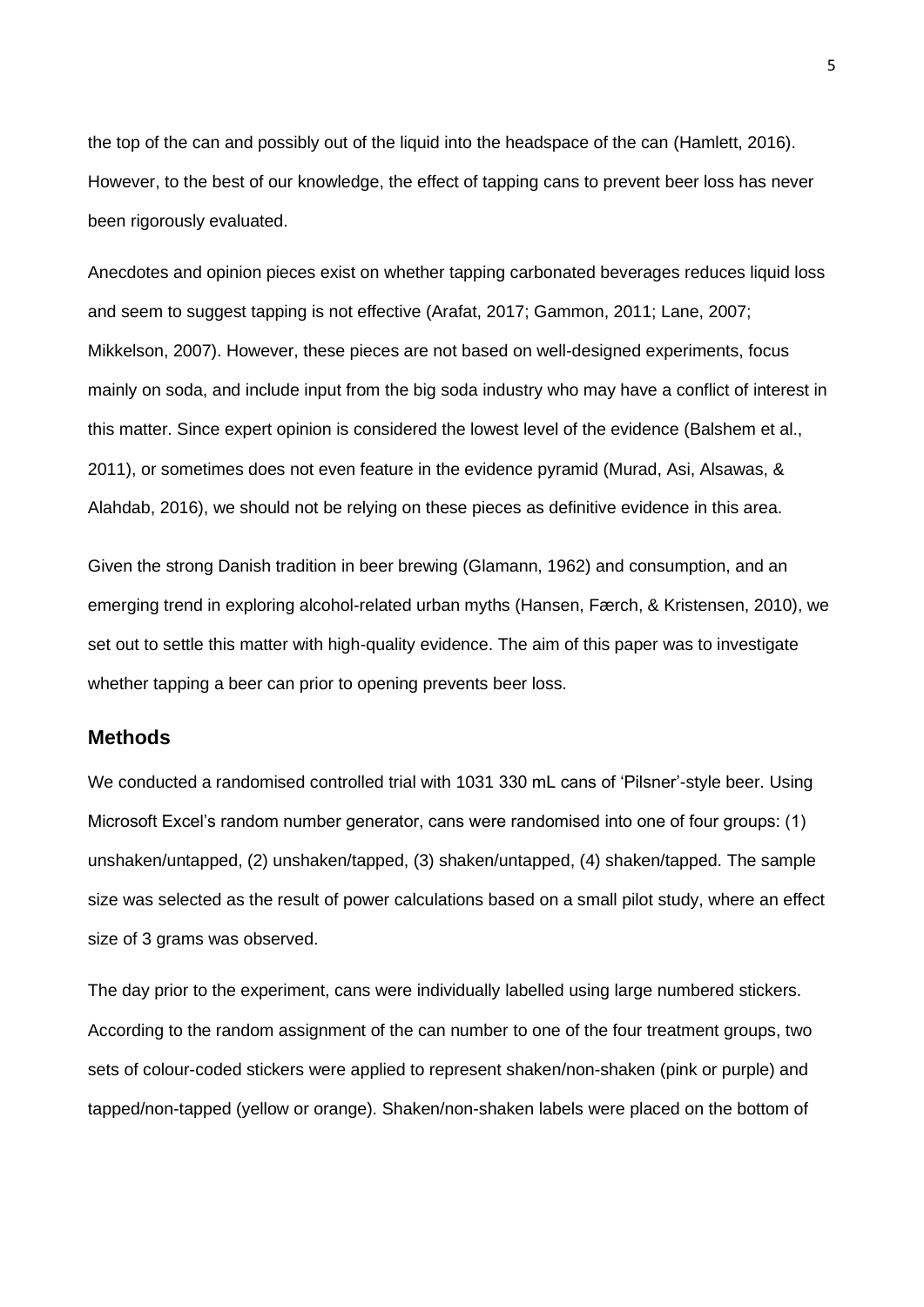the can and tapped/non-tapped stickers were placed on the side of the can. The cans were subsequently refrigerated at 4°C overnight.

The experiment took place on Friday, 18<sup>th</sup> of May 2018 between 14:20 and 19:50 at the Technical Campus of the University of Southern Denmark, Odense, Denmark. During the experiment, cans were taken out of the fridge in batches of 20 to 30 cans and kept in polystyrene containers to keep them cool, until being placed on shakers (if randomised to be shaken). Cans randomised to the shaking group were then clamped onto the Heidolph Instruments Unimax 2010 shaker and shaken for 2 minutes at 440 rpm in batches of three to four cans. Pilot testing revealed that this shaking method successfully mimicked carrying beer on a bicycle for 10 minutes – a common way of transporting beer in Denmark. Once ready for opening, all cans were passed to the weighing and opening teams (Figure 1).



**Figure 1: Experimental design**. Cans randomised to the shaking group are clamped onto the Heidolph Instruments Unimax 2010 shaker and shaken with 440 rpm for two minutes in batches of three and four. Once ready for opening, both shaken and still cans are passed to the weighing and opening station. Here, the cans' initial weights are registered and they are tapped if required. Then the cans are opened and the spillover beer is absorbed by paper towels. After opening, the weight is registered again and the cans are passed to the distribution point.

Three teams of two wiped, weighed, tapped (if required) and opened the cans. These teams were blind to which cans were shaken (as the identifying sticker was located on the bottom of the can).

One person on each team recorded the number and mass of the can before opening, the time the

can was opened, and the mass after opening. The team members responsible for weighing and

recording were blind to both the shaken and tapped status of the can. The mass was recorded to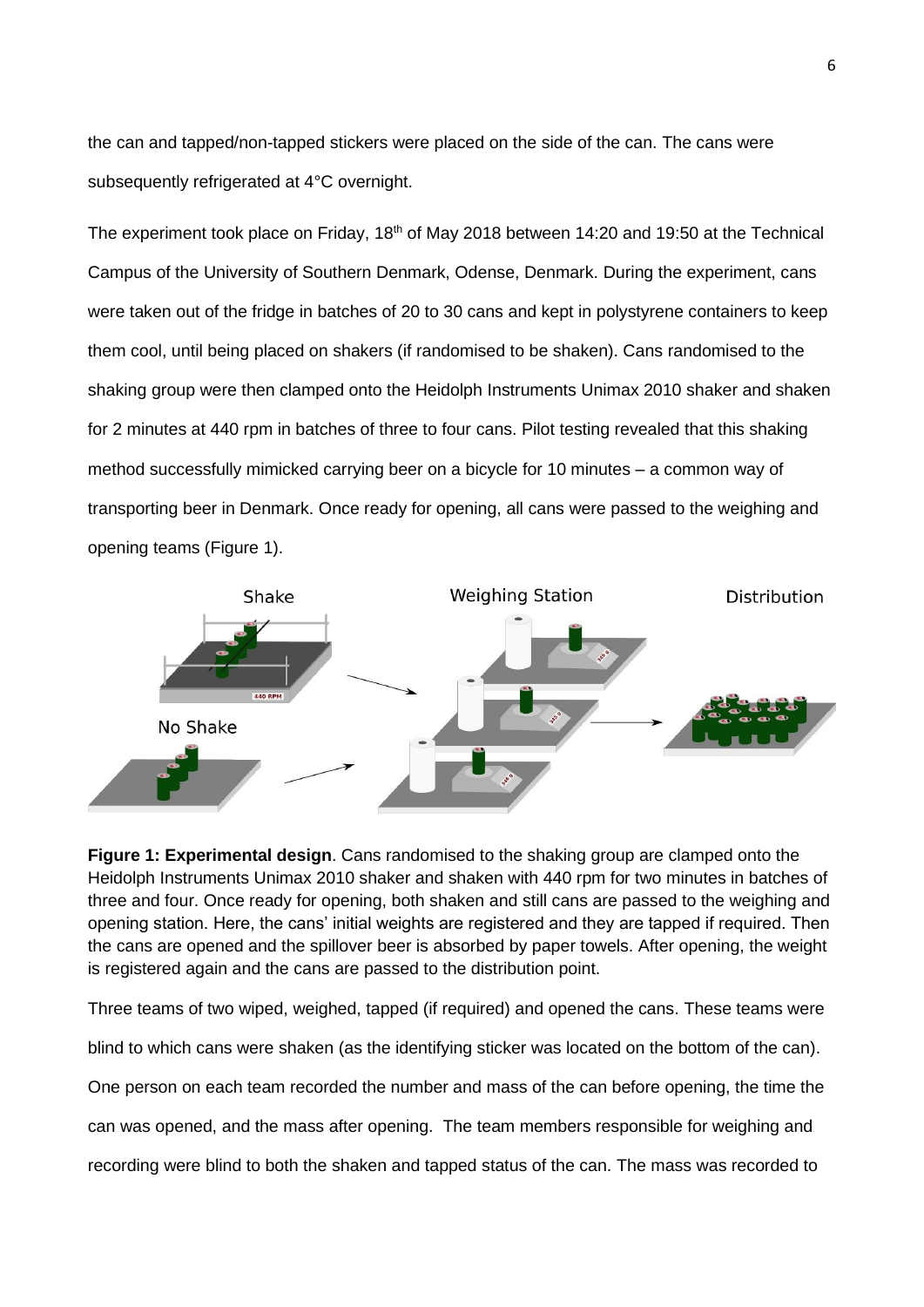the nearest 0.01 grams. The other team member wiped and tapped the can (if randomised for tapping), opened it, and absorbed any beer loss using paper towels. Tapping was limited to three single-finger flicks on the side of the can. We refer to this practice as 'tapping' in order to be consistent with the established terminology (Arafat, 2017; Hamlett, 2016; Lane, 2007; Mikkelson, 2007). Each can was tapped in the same place - the recycling label printed on the side of the can. To maintain consistency, only one of the team members tapped the can throughout the experiment.

#### **Statistical analysis**

The primary outcome was the difference in the mass of beer after the can was opened compared to before (amount of beer lost). We compared the amount of beer lost for untapped versus tapped beers (for both shaken and unshaken beers) using generalised linear models (GLMs). Shaken and not shaken cans were analysed in two different models. The response variable (beer loss in grams) was modelled as a function of tapping/not tapping, team, batch number (for both models) and time from shaking in seconds (for shaken cans only). Quantile plots and Akaike information criterion (AIC) and Bayesian information criterion (BIC) (Bozdogan, 1987) were used to assess the performance of Gaussian, Poisson and Gamma distribution families and their associated link functions in GLMs. The non-shaken group was modelled using a Gamma distribution and a log link. For ease of interpretation, coefficients and confidence intervals have been presented in an exponentiated form where the log link function was used. A normal distribution with an identity link function was selected for the shaken group. All data analysis was conducted in Stata version 15 (StataCorp, 2015).

### **Results**

We processed the cans of beer in 135 batches with the mean batch size of 8, half of which were shaken and half unshaken, according to the predetermined randomisation. After excluding individual observations due to data collection errors (damaged cans, errors in shaking/tapping and duplicate records) we were left with a sample size of 1000 cans (97% of the original sample), of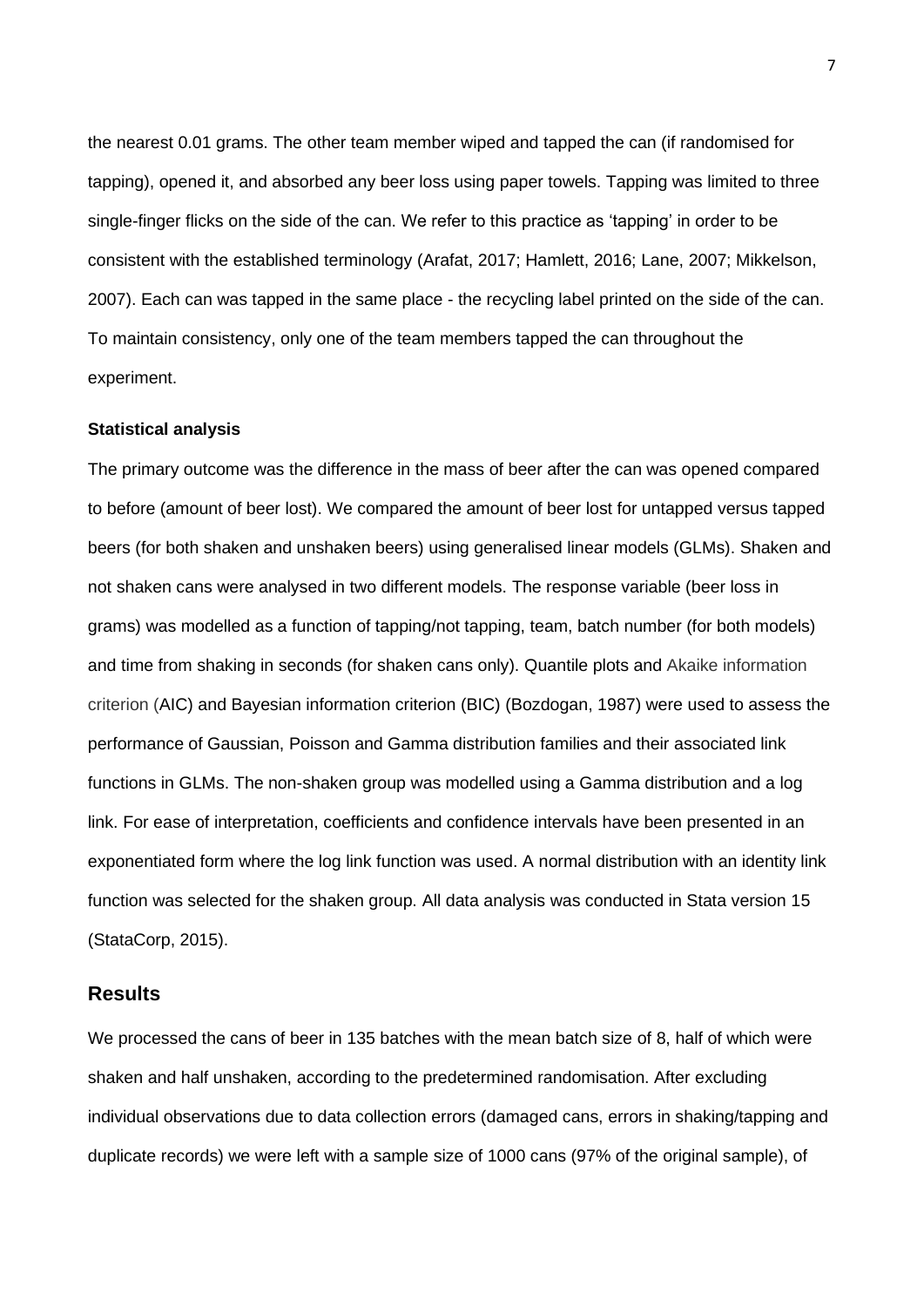which 507 were not shaken controls, and 493 were in the shaken group. These exclusions resulted in 50% of the not shaken cans being allocated to the intervention (tapping), and a slightly reduced 49% of the shaken cans being administered tapping.

The initial masses of the cans between the shaken and not shaken groups were not significantly different (t = 1.73,  $p > 0.05$ ), with only 0.55g difference at baseline (Table 1). As expected, the cans which were subject to shaking lost more mass than cans in the not shaken group. The effect of shaking was a mean loss of 3.45 grams loss of beer upon opening, whereas the not shaken cans only lost 0.51 grams, equating to a 6 times greater loss of beer for cans subject to shaking (Figure 2). The mean time from shaking to intervention and opening was 94 seconds (SD =  $57.90$ , n = 1000), with a maximum of 382 and a minimum of 15 seconds.

| Table 1: baseline characteristics                         |                   |                      |               |                      |               |  |  |  |
|-----------------------------------------------------------|-------------------|----------------------|---------------|----------------------|---------------|--|--|--|
|                                                           | <b>Not Shaken</b> |                      | <b>Shaken</b> |                      | <b>Total</b>  |  |  |  |
| Number of cans (%)                                        | 507 (51)          |                      | 493 (49)      |                      | 1000          |  |  |  |
| Tapped, number (%)                                        | 251 (50)          |                      | 244 (49)      |                      | 495 (50)      |  |  |  |
| Can mass before opening, grams, mean (±SD)                | 349.31 (5.04)     |                      | 348.76 (5.01) |                      | 349.05 (5.03) |  |  |  |
| Can mass after opening, grams, mean $(\pm SD)$            | 348.80 (4.61)     |                      | 345.32 (4.68) |                      | 347.08 (4.96) |  |  |  |
| Mass difference, grams, mean $(\pm SD)$                   | $-0.51(1.00)$     |                      | $-3.45(1.13)$ |                      | $-1.96(1.82)$ |  |  |  |
| Time from shaking to opening, seconds,<br>mean $(\pm SD)$ |                   |                      | 94.63 (57.90) |                      |               |  |  |  |
| Number of cans opened by each team                        | <b>Tapped</b>     | <b>Not</b><br>tapped | <b>Tapped</b> | <b>Not</b><br>tapped |               |  |  |  |
| Team 1, number (%)                                        | 73 (26)           | 73 (26)              | 71 (25)       | 64 (23)              | 281           |  |  |  |
| Team 2, number (%)                                        | 75 (23)           | 75 (23)              | 82 (25)       | 97(29)               | 329           |  |  |  |
| Team 3, number (%)                                        | 103 (26)          | 108 (28)             | 91(23)        | 88 (23)              | 390           |  |  |  |

Of the three teams tasked with administering the intervention and data collection, each team opened a similar ratio of not shaken to shaken cans. Team three processed the highest number of cans in total (390 cans). Overall there were no statistically significant differences in the characteristics between the non-shaken and shaken cans.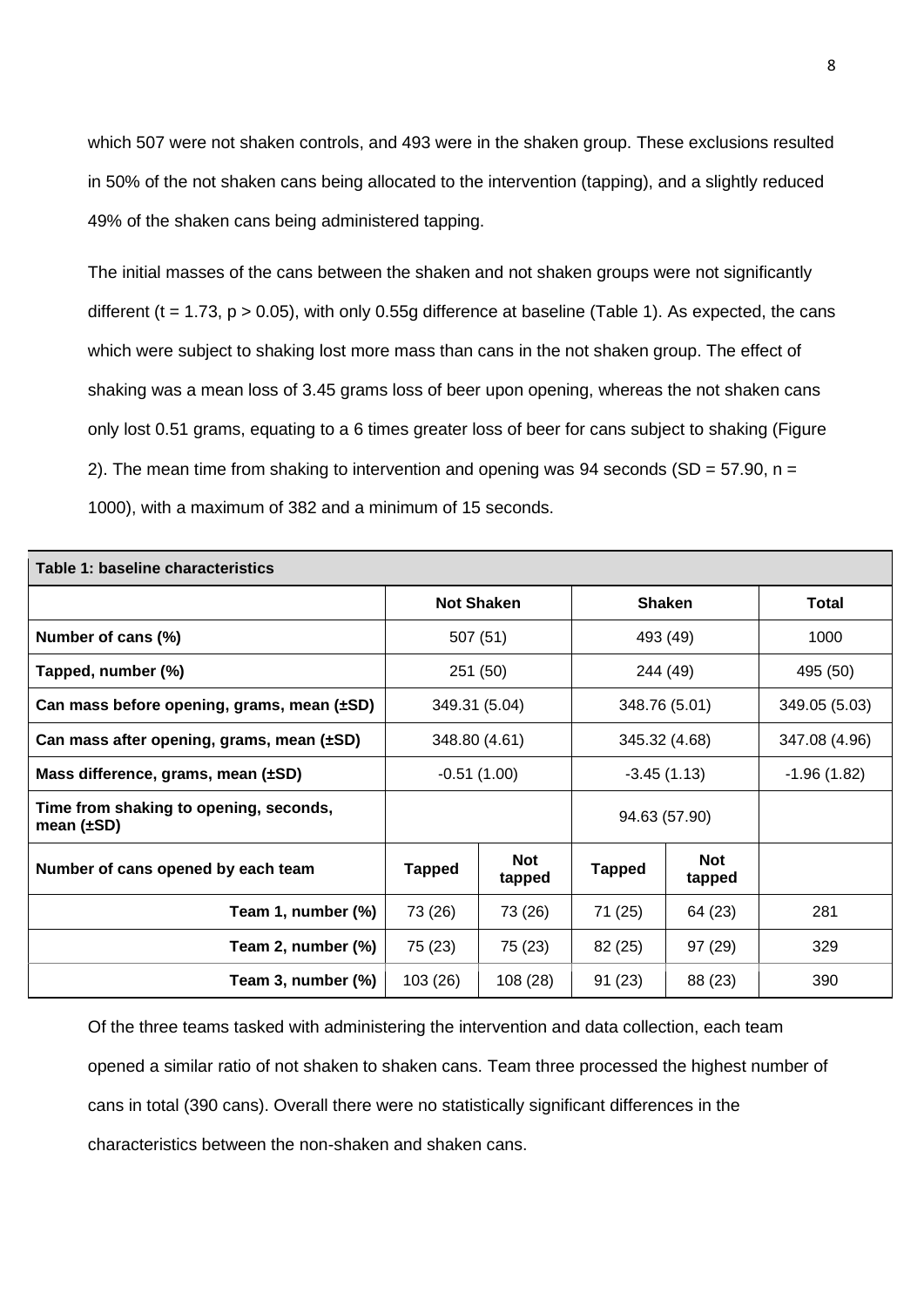

**Figure 2: Change in beer can mass by shaking and tapping.** The density traces illustrate the mode at their widest point, while the internal solid objects represent the quartiles (box), median (○), and 1.5 times the interquartile range (whiskers) of a traditional box plot.

GLM analyses revealed no statistically significant difference in beer loss between tapped and non-

tapped cans, for shaken (mean difference 0.159g less beer lost for tapped versus untapped, 95%

CI -0.36 to 0.04) and not shaken cans (mean difference 0.085g more beer lost for tapped versus

untapped, 95% CI, -0.22 to 0.50 g) (Table 2).

Our results revealed a statistically significant team effect on the amount of beer lost. Team 3 had a

mean reduction in the lost beer of 0.51g and 0.58g for non-shaken and shaken groups,

respectively (Table 2), compared to the next best group (*p*<0.01).The batch number had a

statistically significant, but small effect of beer lost (0.005 grams, *p*<0.01) in the non-shaken group.

Finally, we also found that the time from shaking to the intervention had no statistically significant

effect on the amount of beer lost.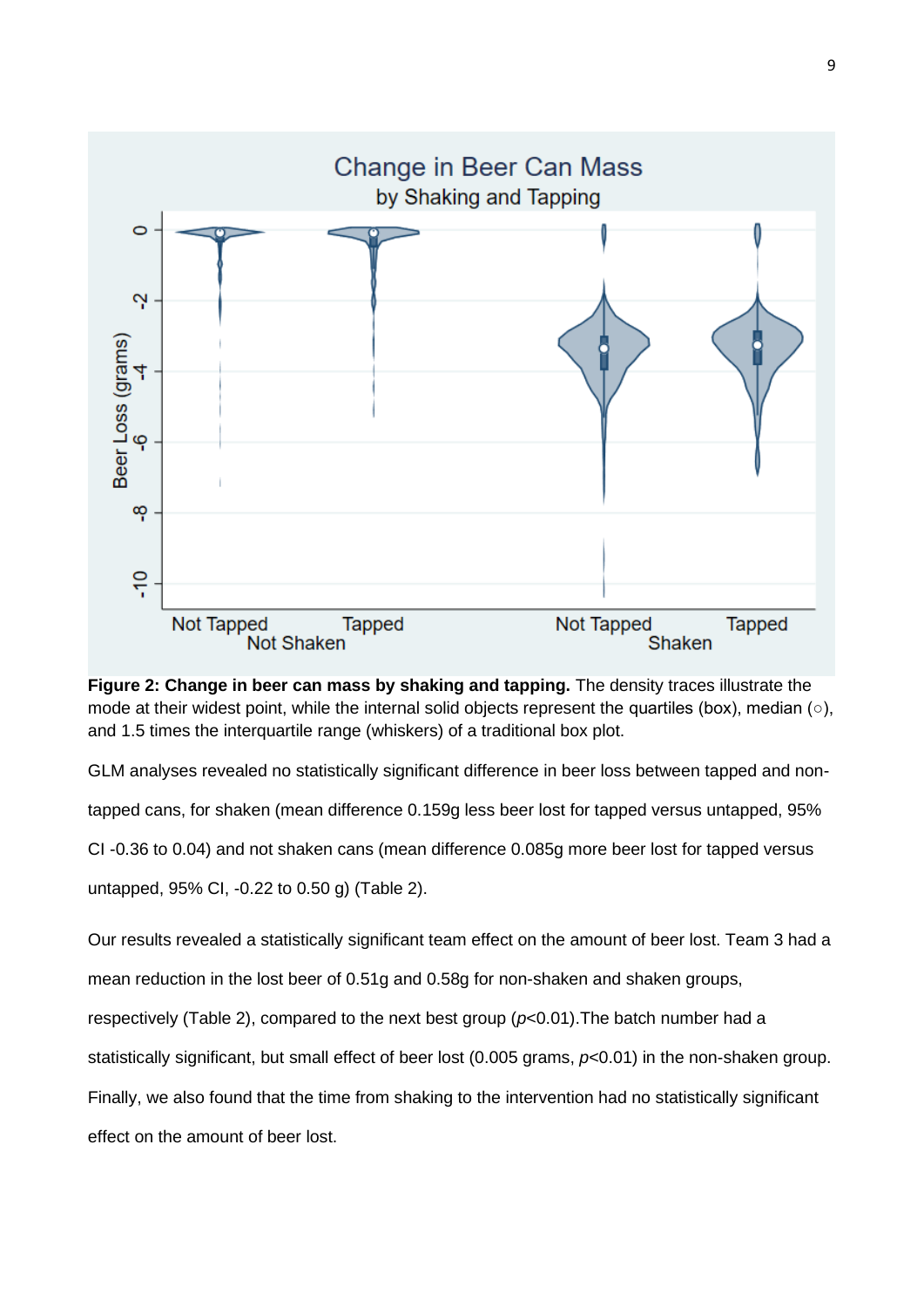| Table 2: GLM findings: the effect of tapping and other factors on the loss of beer from cans (g) |                                  |                                |  |  |  |  |
|--------------------------------------------------------------------------------------------------|----------------------------------|--------------------------------|--|--|--|--|
| <b>VARIABLES</b>                                                                                 | <b>Not Shaken</b>                | <b>Shaken</b>                  |  |  |  |  |
| <b>Tapping</b>                                                                                   | $0.085 (-0.216 - 0.503)$         | $-0.159(-0.363 - 0.0449)$      |  |  |  |  |
| Team (Ref: Team 1)                                                                               |                                  |                                |  |  |  |  |
| Team 2                                                                                           | $0.080$ (-0.298 - 0.661)         | $-0.154$ $(-0.415 - 0.106)$    |  |  |  |  |
| Team 3                                                                                           | $-0.512***$ ( $-0.672-.0.274$ )  | $-0.579***$ $(-0.847 - 0.312)$ |  |  |  |  |
| Time from shaking<br>(seconds)                                                                   |                                  | $-0.002$ $(-0.003 - 0.001)$    |  |  |  |  |
| <b>Batch</b>                                                                                     | $-0.005***$ ( $-0.009 - 0.000$ ) | $-0.001$ $(-0.005 - 0.001)$    |  |  |  |  |
| <b>Constant</b>                                                                                  | $-0.204$ $(-0.574 - 0.485)$      | $4.152***$ (3.677 - 4.626)     |  |  |  |  |
| <b>Observations</b>                                                                              | 496                              | 454                            |  |  |  |  |
| Confidence intervals in parentheses<br>*** $p<0.01$                                              |                                  |                                |  |  |  |  |

**Discussion** 

### **Reasons for intervention (in)effectiveness**

This study answers the question of whether tapping beer cans preserves the precious liquid when the container is opened. The results of this randomised control trial on 1000 beers do not support this hypothesis. We propose four possible reasons why the hypothesis was disproved.

First, the energy of the flicking provides only negligible energy dissipation as a driving force to relocate an adequate proportion of bubbles to the headspace. This may be due to the energy of the flick being absorbed by the aluminium and the bulk liquid.

Secondly, the radius of the bubbles is under a specific threshold that might allow the bubbles to ascend fast enough to the top of the can. We also had a relatively low waiting time from tapping to opening, which may have resulted in a reduced time interval for any dislodged bubbles to rise.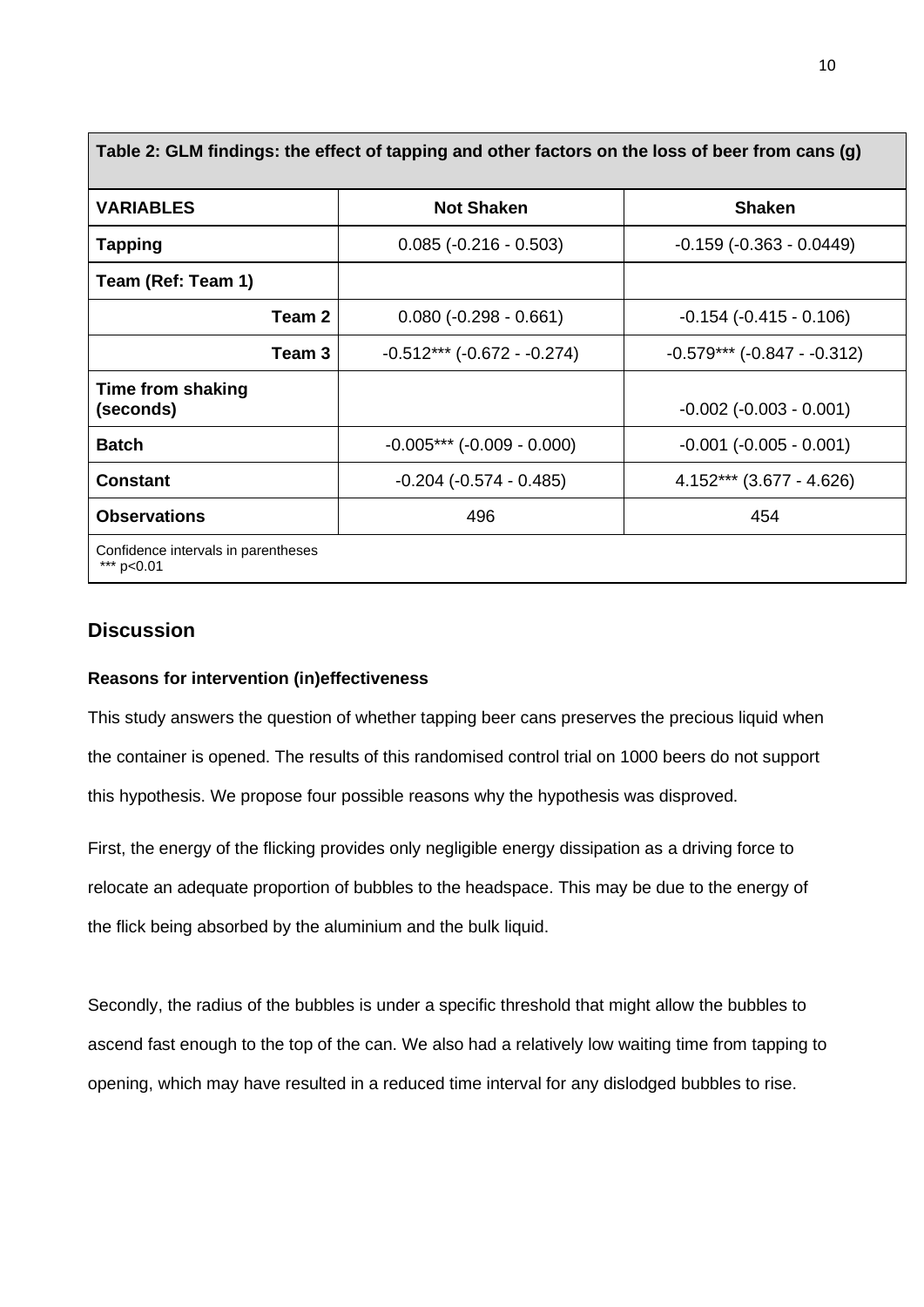Thirdly, the premise of the hypothesis is that beer spillage is primarily driven by the turbulent surfacing of wall-adhered bubbles. However, if most bubbles are located in the bulk liquid, the surfacing of the wall-adhered bubbles by flicking would be insignificant compared to the rapid surfacing of the bubbles in the bulk liquid. This is consistent with the tendency shown in Figure 2, where the tapped cans show no statistically significant reduction of spillage compared to nontapped cans. This is not surprising given the experimental design for processing cans from shaking to intervention, opening and data recording was smooth and relatively fast. The average time from shaking to the intervention was 58 seconds, with a minimum of 15 and a maximum of 382. It is probable that the variation in time from shaking to opening was not significant for any of the 'fizziness' to subside. If the result of tapping was evident within this time-scale, it is likely that our results would demonstrate this effect. Hence, if tapping the can should give a statistically significant reduction in beer loss, it would only be meaningful if it occurs at time-scales shorter than the one explored in the present study.

Finally, another aspect that could explain the absence of beer loss reduction is the composition of beer. Beer contains barley proteins, *i.e.* lipid transfer protein 1 (Siebert, 2014) and protein Z (Niu et al., 2018) which are known to contribute to the "creaminess" of beer foam and have a stabilizing effect on the internal microbubbles formed due to shaking. These proteins may prevent the microbubbles from rising to the top of the can after tapping. The presence of these components explains why the foam head is more stable for beer than for carbonated drinks that lack these foam-stabilising proteins. Moreover, the foaming in carbonated beverages also depends on the surface tension and density of the respective aqueous solution. Therefore, we cannot assume an identical result to a soda experiment.

As barley proteins in native conformation stabilise the surface of bubbles in the liquid, and thus increases potential overflow, a strategy for reducing this risk could be the denaturation of proteins naturally occurring in beer. Different strategies may be employed in the denaturation of the protein component of beer *e.g.* adding chaotropic agents, ultra-sonication, thermal denaturation, radiation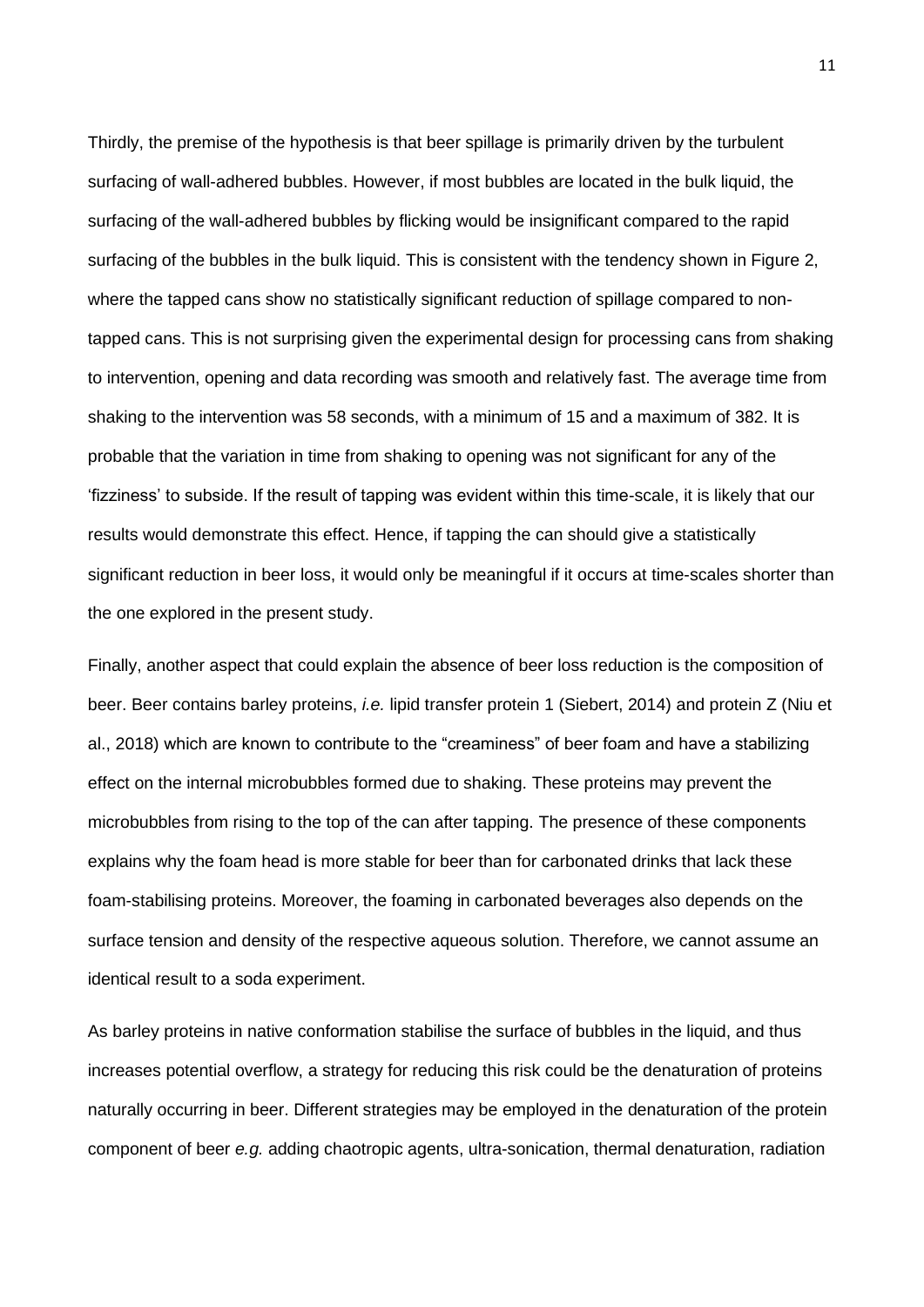etc. Since most of these methods involve the opening of the cans (*e.g.* adding chaotropic agents), expensive equipment (*e.g.* ultra-sonication) or potential health risk, either during the denaturation process or the following consumption of the beverage (*e.g.* radiation), heat denaturation appears to be the most applicable method. However, the bubbles are also temperature-sensitive in the way that an increase in temperature will cause an increase in the amount of overflow (Sahu, Hazama, & Ishihara, 2006). This introduces a prolonged wait step to lower the temperature again, both to reduce the temperature effect on bubbles, and to reach a beer temperature that most people would enjoy. Thus, a possible approach to reduce the risk of overflow in beer consumption scenarios, where shaking is introduced before consumption/opening the can, is to introduce a heating step prior to the usual cooling step beer consumers apply. The effect of heat denaturation, its potential negative impact on the sensory experience of the beer consumption and the risk of applying heat to a sealed pressurized metal container are important future research topics to be answered.

#### **Broader social implications**

There are a number of broader socially-relevant concerns associated with excess beer loss due to fizzing. The potential for tapping-related finger injuries (*e.g.* damaged tendons, ligaments, repetitive strain disorder) (Leggit & Meko, 2006) can be minimised by disseminating the strong evidence of no effect. The full extent of the associated healthcare costs and productivity loss due to tappingrelated injuries is unknown but considering these crucial factors in future research would arm public health experts with an additional reason to integrate the message that beer tapping is not an effective method of reducing beer fizzing. Furthermore, enthusiastic beer consumers should be targeted as a priority group as they are at the highest risk of tapping-related injuries.

Excessive alcohol consumption is an acknowledged global health concern (World Health Organization, 2014). From a public health perspective, another important message would be that beer loss is minimised when the can is settled (not shaken). Therefore, beer drinkers who might mistakenly consider tapping cans to be a way to reduce beer loss may be convinced to slow down drinking while letting the beer settle. Promoting the message that slowing the rate of consumption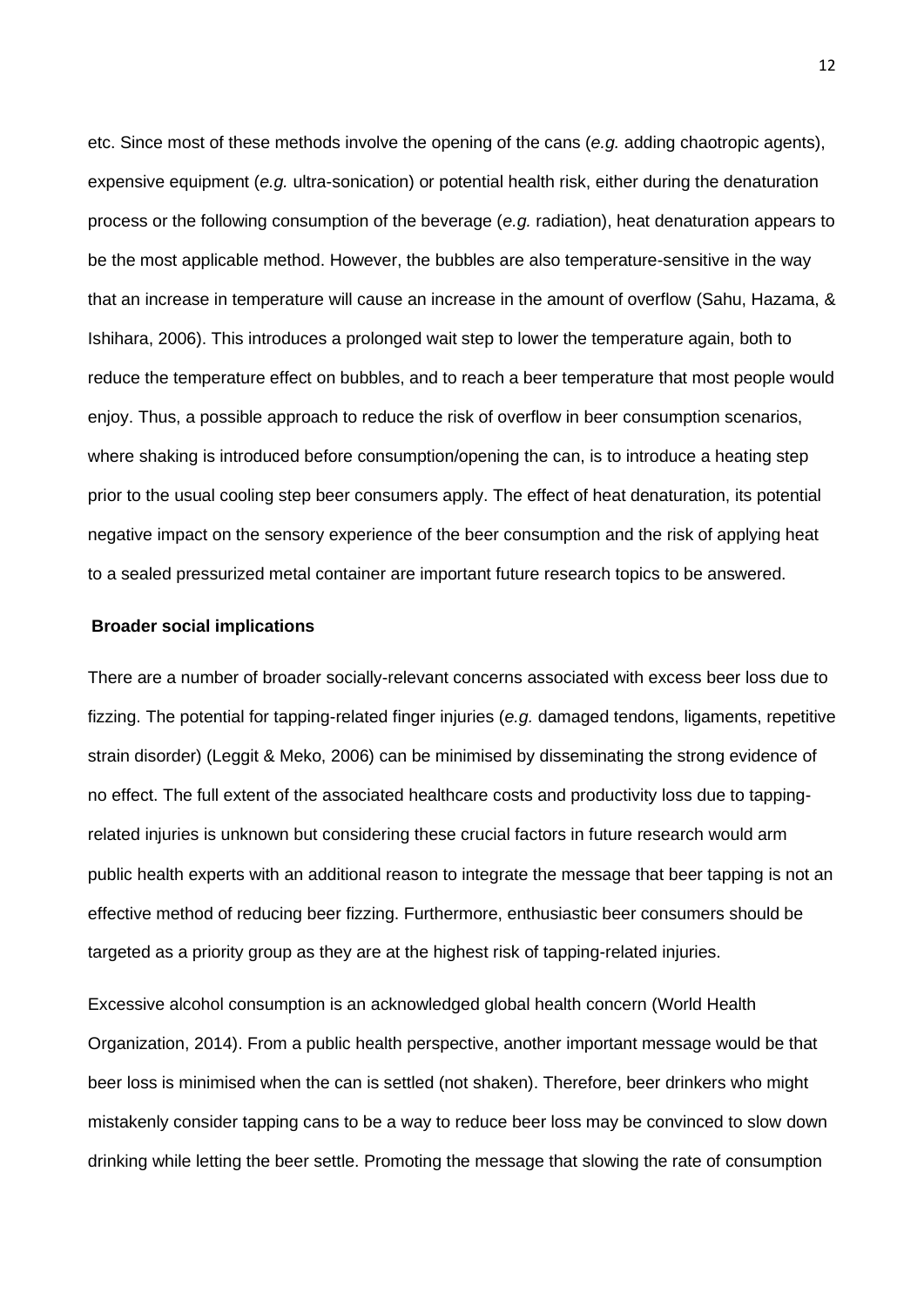minimises waste, it is conceivable to suggest both improvements in the efficiency of beer consumption and reduction in alcohol-related harm.

It is worth noting that the absolute amount of beer lost for a shaken beer may appear fairly low (around 3.5 grams). There is likely to be individual variability around how much importance is placed on this amount of lost beer. Our study suggests that one whole can of beer can be preserved by allowing approximately 100 shaken cans to settle. Post-secondary students, economists and other frugal beer enthusiasts are likely to find satisfaction in this fact.

#### **Future research directions**

Since tapping does not affect beer loss from opening shaken cans, the only known remedy to avoid spillage is to wait for the bubbles to settle before opening the can. The amount of time required for the bubbles to settle depends on several factors, including the rigour of shaking and characteristics of the aqueous solution such as density, viscosity and surface tension. An interesting next step would be to determine the required settling time for a broad spectrum of carbonated drinks. In addition, less vigorous shaking may produce a higher percentage of walladsorbed bubbles susceptible to elimination by tapping. This may elucidate whether tapping under the right conditions can significantly reduce spillage. It may also be of interest to test whether tapping a different part of the can, for example, the top would produce different results.

#### **Strengths and limitations**

A number of tests on the effectiveness of tapping cans to prevent beverage loss have been conducted, although these were often not conducted in a scientific manner or subject to peerreview, reporting their findings in the grey literature (Arafat, 2017; Hamlett, 2016; Lane, 2007; Mikkelson, 2007). This study is, to the best of our knowledge, the first to apply the 'gold standard' for experimental design (Barton, 2000), and makes use of a large sample size of 1000 cans to address this question. The large sample size and the robust experimental design of this study make the findings reported in this paper reliable.

13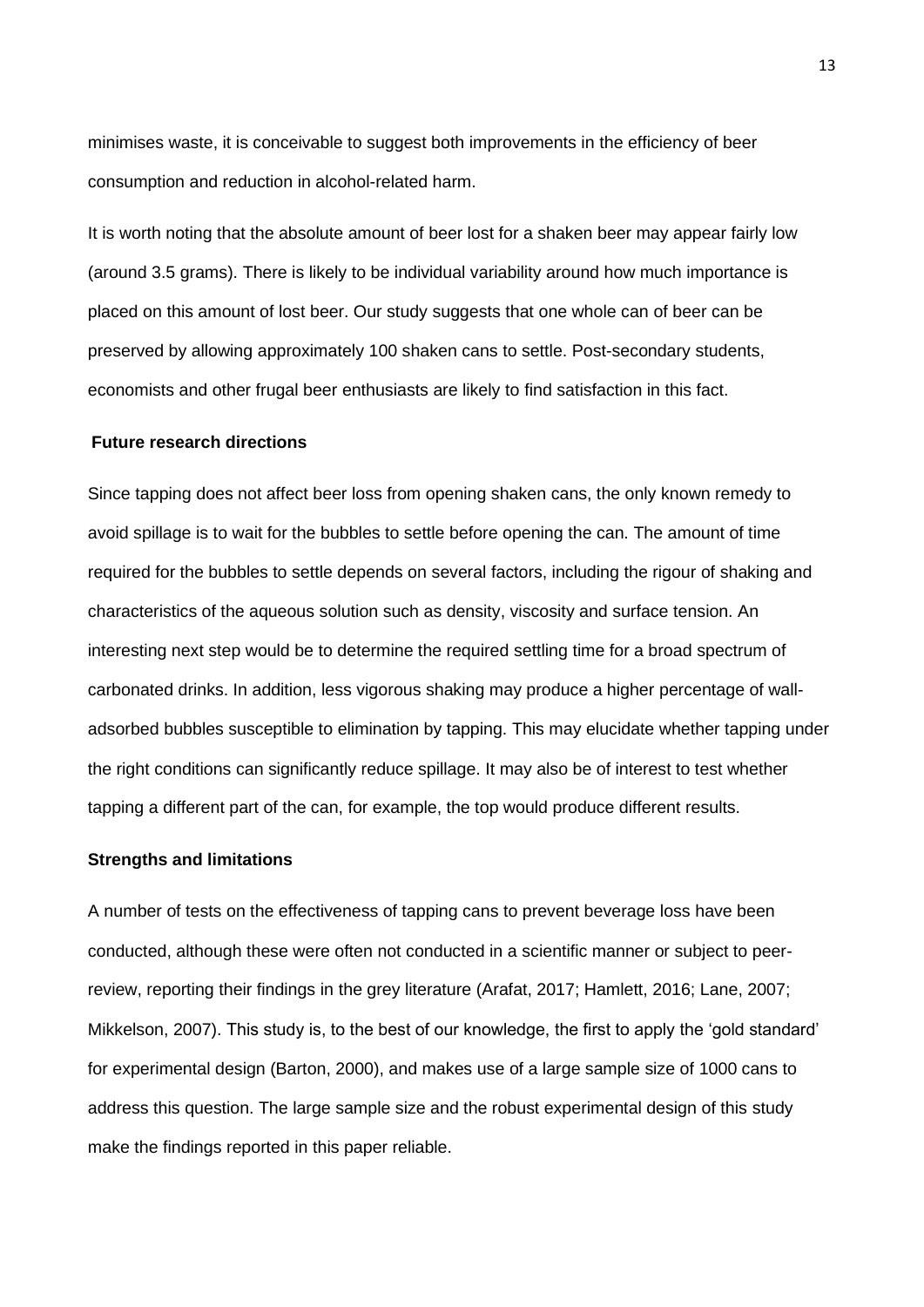During the experiment, Team 3 had significantly lower beer loss from both shaken and unshaken cans, compared to the other teams. The most likely explanation for this is that, unlike other teams, Team 3 was exclusively comprised of engineers, who are known to go to great lengths for getting the last drop of beer.

During the experiment, it quickly became apparent that the continuous opening of cans was causing finger and nail-bed pain for researchers who were opening cans. To combat this, the use of a tool (stainless steel butter knife) to open the cans was employed. This had some positive effects on the experiment. Firstly, it helped avoid the can-opening researchers having to change fingers during the experiments, leading to different mechanics of beer opening. And secondly, it helped prevent any excessive hand and wrist injuries for the researchers.

Furthermore, the shaking of the cans, though consistent, was rather vigorous, which may have induced a higher concentration of bubbles compared to what a can would contain under nonlaboratory conditions. And while the shaking method may be consistent with the vibrations a sixpack may experience in a bicycle basket, these may be more vigorous than cans transported by other means. This, combined with the short time between shaking and opening of the cans, may have contributed to a higher ratio of free-flowing bubbles in the liquid phase, to those adsorbed on the can walls (though our pilot experiments demonstrated that the shaking system mimicked the natural shaking occurring on a bicycle ridden for ten minutes on a bumpy road). With the hypothesis that the purpose of the tapping was to release bubbles from the walls, a can with a higher ratio of free- to wall-adhered bubbles would show a lesser effect from the tapping. This also raises the question of the time from the tapping to the opening of the can. If the bubbles are not allowed to rise out of the liquid phase prior to the can being opened, then the overflow of beer would be assumed equal between the two scenarios.

Finally, a more clearly defined procedure for tapping, opening and wiping down cans could help account for the natural variation in beer opening and ensure further consistency across different teams. Wiping any condensed liquid on the outside of the can before and after each weighing,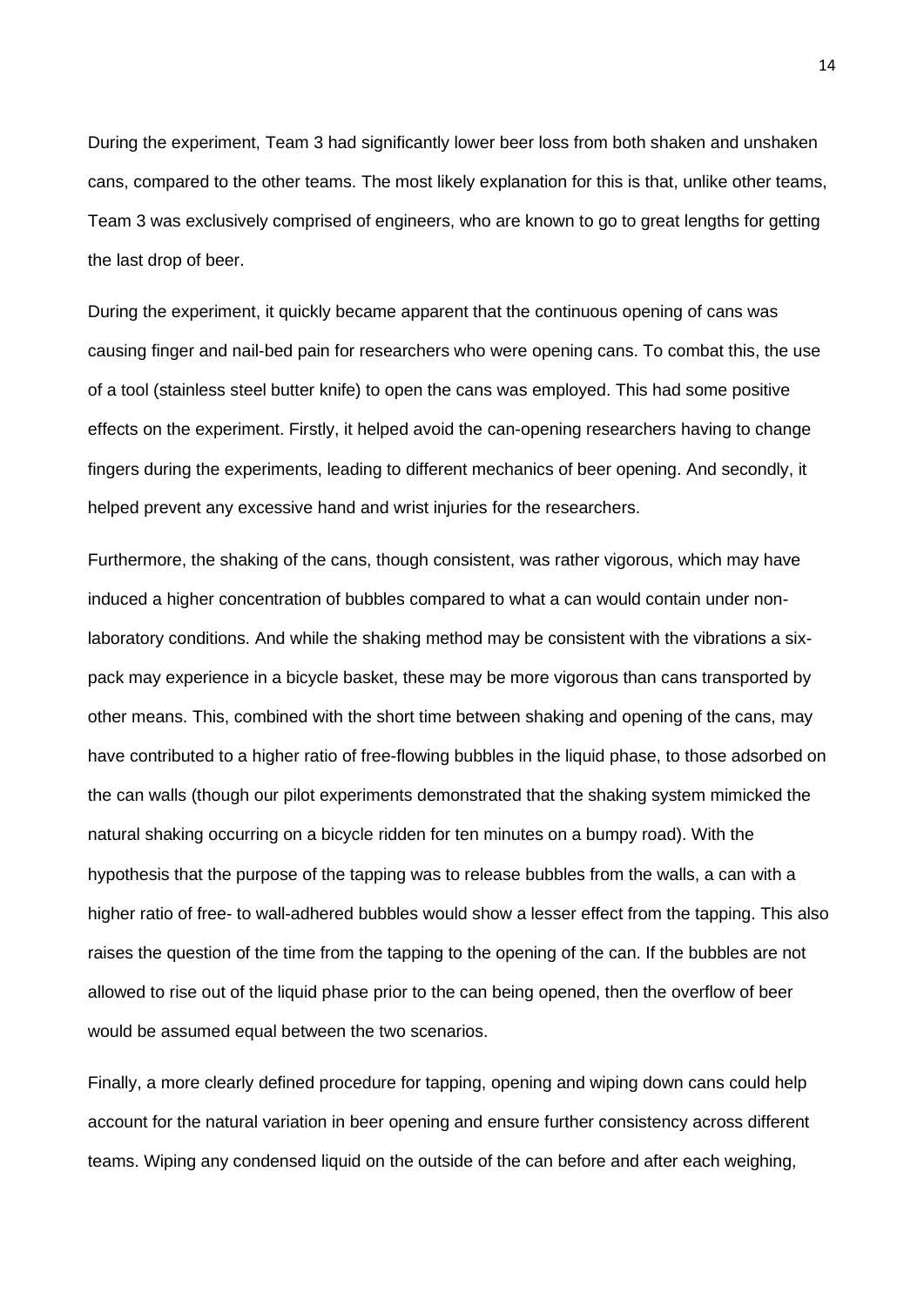regardless of the amount of visible spillage, is a possible method for decreasing variations not associated with the shaking and tapping.

It is also important to acknowledge that the aforementioned issues may affect the balance between the consistency of the experiment and the link to real life beer consumption scenarios. During the design of the experiment, the idea of using an automated can tapper and opener was proposed but finally rejected, as the aim of the research was to determine if this effect would be observable in a realistic use case, not in an over-engineered laboratory setting.

## **Conclusion**

We conducted a large randomised controlled trial to examine the effect of tapping the sides of beer cans to reduce beer loss through reducing 'fizzing' and found no evidence to support the hypothesised beer-saving effect of tapping. This finding has important implications for the efficiency in beer consumption, as well as timing with which beer can be consumed to minimise loss and, potentially, alcohol-related harm. Furthermore, while the null result appears robust for this particular beer and container combination, it does not eliminate the possibility of the intervention being effective on other beverages and containers.

### **Acknowledgements:**

We would like to thank and acknowledge Carlsberg Breweries A/S, for providing us with the 1000+ cans of beer for this experiment; SDU TEK for making available the necessary facilities and resources to conduct this experiment; Michael Magee and Alfonso Pizarro Ramirez for their assistance in resources, preparation for the experiment, crowd and social media control during the event, distribution of beer and communication of the project idea to event attendees; former and current members of PAUSD, for contributing to the ideas for this experiment, and general support: Nadine Heidi Brueckmann, Liubov Vasenko, Vella Somoza Sanchez, Stine Piilgaard Porner Nielsen, Rojin Kianian, Manuella Lech Cantuaria, Sergejs Boroviks, Christian Christensen, and Aske Nielsen; Hanne Kirsten Højland for help with preparing for the experiment; Katrine Astrup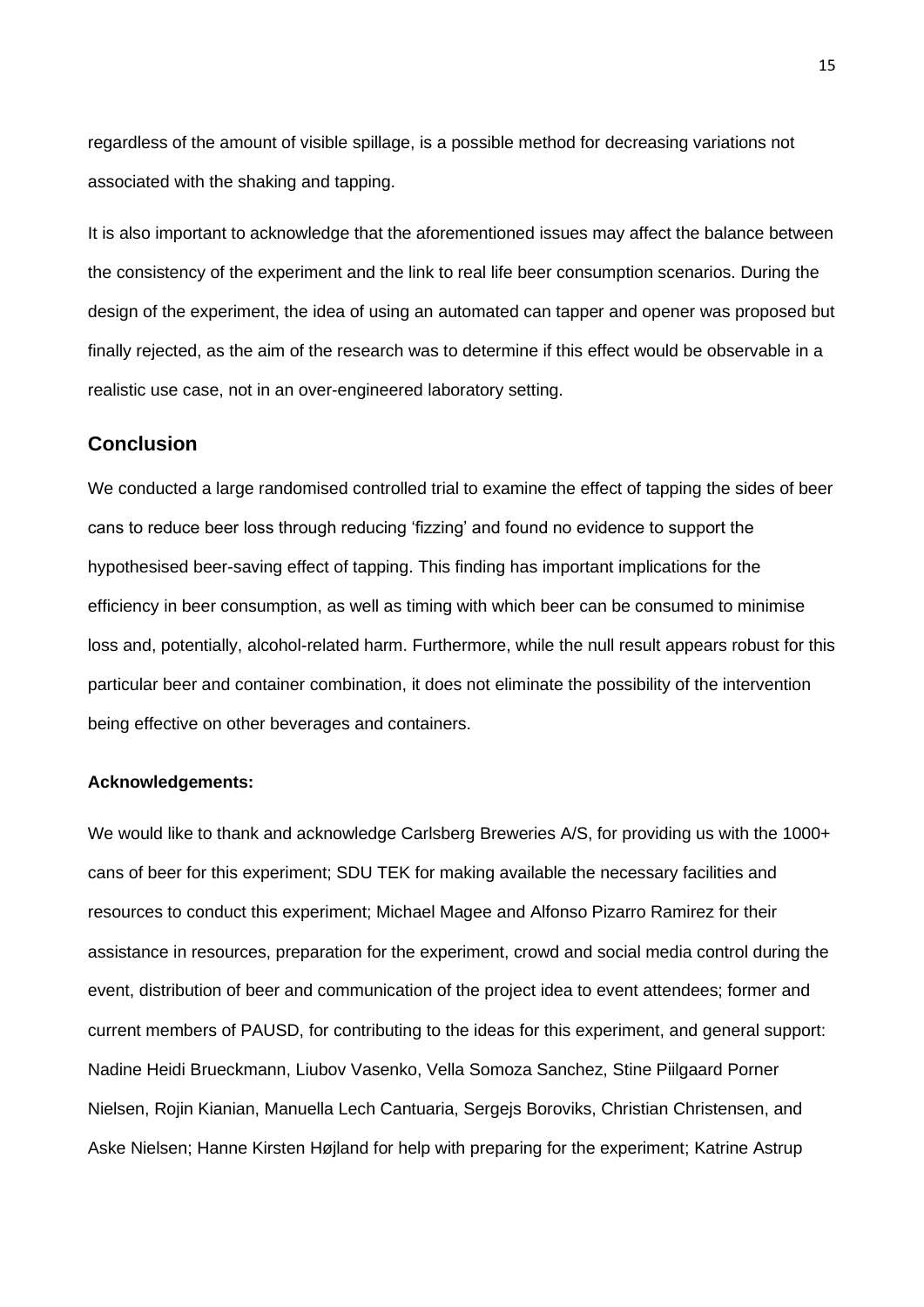Jacobsen and other SDU library staff for their assistance with literature searching; SDU Communications for assistance with promotion of the event; and, importantly, all the volunteer drinkers involved in the experiment who so bravely helped us get closer to the truth!